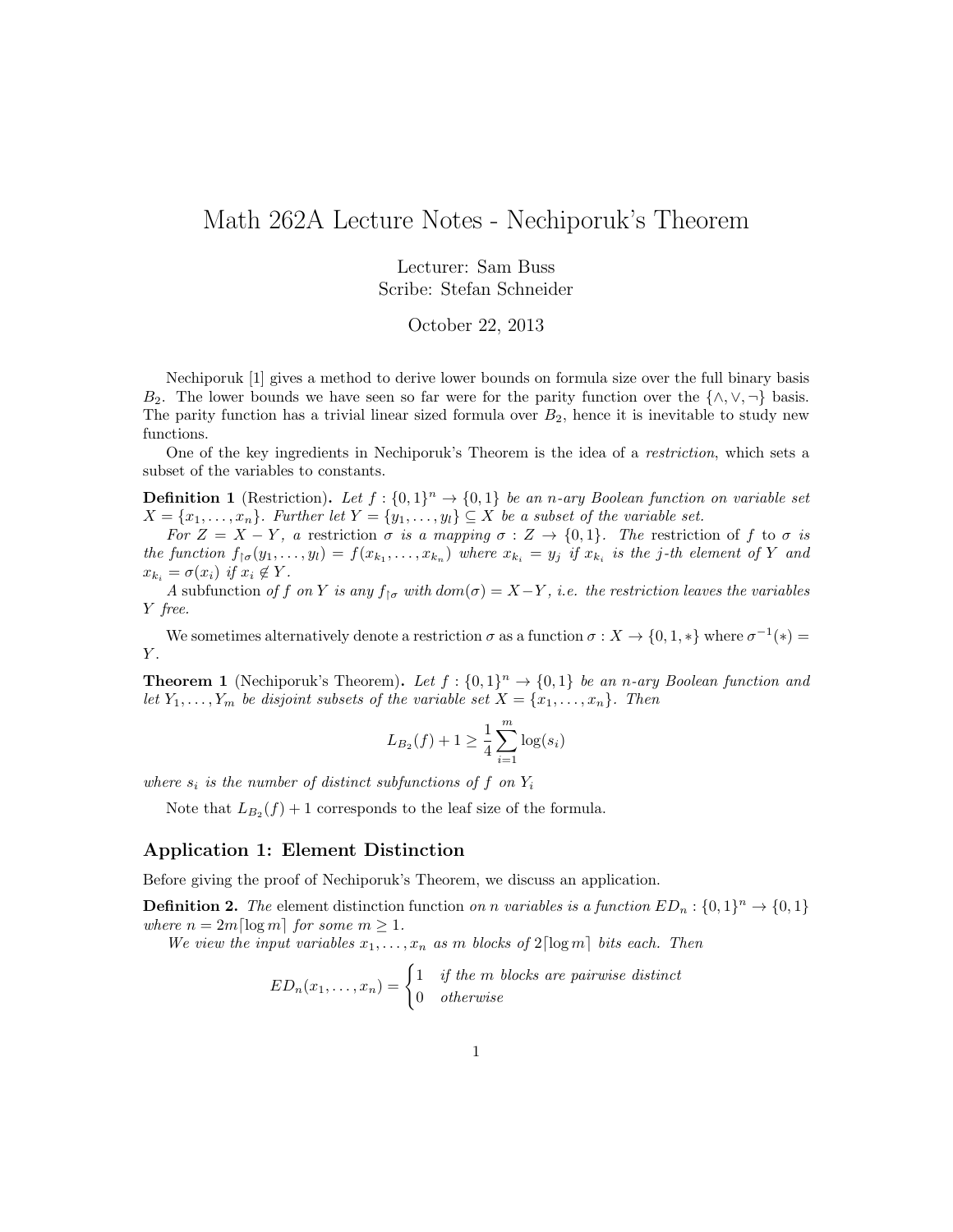#### Proposition 1.

$$
L_{B_2}(ED_n) = \Omega\left(\frac{n^2}{\log n}\right)
$$

*Proof.* To apply Nechiporuk's Theorem we define  $Y_i = x_{2i\lceil \log m \rceil + 1}, \ldots, x_{2(i+1)\lceil \log m \rceil}$  as the *i*-th block.

The number of values each block can take on is  $2^{2\lceil \log m \rceil} = m^2$ . Hence the number of subfunctions on  $Y_i$  is

$$
s_i \ge \binom{m^2}{m-1} \ge (m^2 - m + 1)^{m-1}
$$

where we use the fact the subfunction is uniquely defined by the  $m-1$  values the other blocks take on and for each setting of the other blocks such that they take on  $m-1$  distinct values, the resulting subfunction on  $Y_i$  is distinct.

Since  $n = 2m \lceil \log m \rceil$  we have  $m = \Omega \left( \frac{n}{\log n} \right)$  and therefore

$$
\log(s_i) \ge (m-1)\log(m^2 - m + 1) = \Omega(m\log m) = \Omega(n)
$$

and by Nechiporuk's Theorem we get

$$
L_{B_2}(ED_n) + 1 \ge \frac{1}{4} \sum_{i=1}^m \log(s_i) = \sum_{i=1}^m \Omega(n) = \Omega(mn) = \Omega\left(\frac{n^2}{\log n}\right)
$$

The lower bound above is tight, as we can construct a formula of size  $O\left(\frac{n^2}{\log n}\right)$  $\frac{n^2}{\log n}\bigg).$ 

#### Proposition 2.

$$
L_{\{\wedge,\vee,\neg\}}(ED_n) = O\left(\frac{n^2}{\log n}\right)
$$

*Proof.* For every  $0 \leq i, i' \leq m-1$  with  $i \neq i'$  we construct the formula

$$
\bigwedge_{j=1}^{2\lceil \log m \rceil} (x_{2i\lceil \log m \rceil + j} \equiv x_{2i'\lceil \log m \rceil + j})
$$

which returns true if and only if blocks  $i$  and  $i'$  are identical. We then take the disjunction of the  $\binom{m}{2}$  formulas and negate the output to get a formula for  $ED_n$ .

For two inputs a and b, the function  $a \equiv b$  requires a constant number of gates. Furthermore, for every pair i, i' the formula contains  $2\lceil \log m \rceil - 1$  conjunctions and the disjunction requires  $\binom{m}{2} - 1$ gates. The total size of the formula is therefore

$$
O\left(\binom{m}{2}\log m\right) + O\left(\binom{m}{2}\right) = O\left(m^2\log m\right) = O\left(\frac{n^2}{\log n}\right)
$$

 $\Box$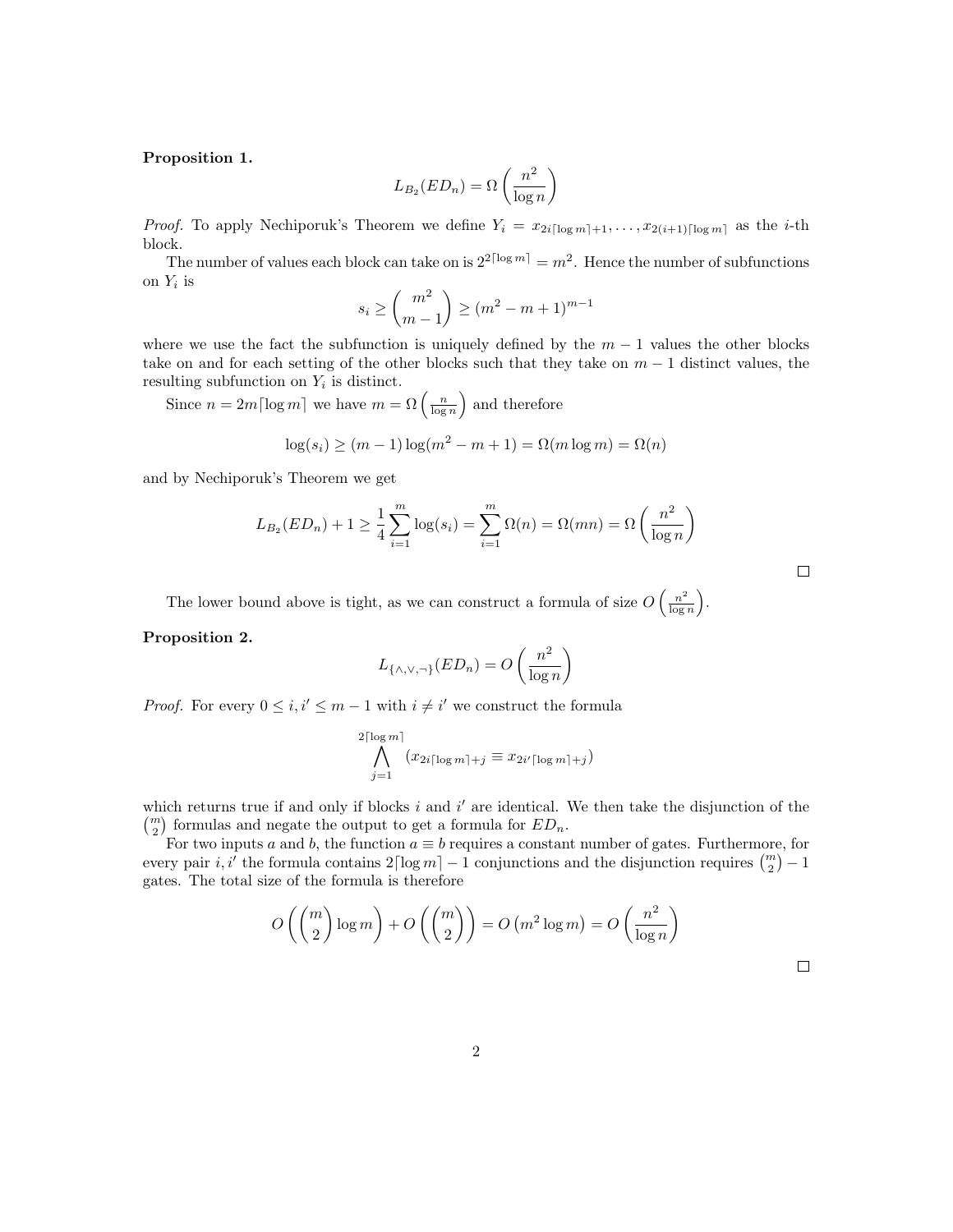

**Figure 1:** A function restricted to a subtree for  $Y_i = \{y_1, y_2\}$ . The set  $W_i$  is colored red.

#### Proof of Nechiporuk's Theorem

The basic idea of the proof is the look at what happens to the formula when a restriction is applied.

Proof. We prove

$$
l_i \ge \frac{1}{4} \log(s_i)
$$

where  $l_i$  is the number of occurrences of variables in  $Y_i$  in a formula  $\varphi$  on basis  $B_2$  for f. The theorem then follows immediately.

Given  $\varphi$  we form a subtree with  $l_i$  leaves that contains all paths from any leaf labeled by a variable in  $Y_i$  to the output gate. Let  $W_i$  be the set of gates that have two inputs in this tree. Since a binary tree with  $l_i$  leaves has exactly  $l_i - 1$  vertices, we have  $|W_i| = l_i - 1$ . Figure 1 sketches such a subtree. Note that an edge in this subtree might contain an arbitrarily long chain of gates that only have a single input in the subtree.

Consider a subfunction of  $\varphi$  on  $Y_i$ . The formula then simplifies immediately to the subtree described above. Furthermore, each path from an input gate or a gate in  $W_i$  to the next gate in  $W_i$  or the output is then a function on one variable. Note that there are only 4 Boolean functions on one input,  $h(x) = x$ ,  $h(x) = \neg x$ ,  $h(x) = 1$  and  $h(x) = 0$ .

Since there is one path originating at each leaf in the subtree and each vertex in  $W_i$ , the number of paths is  $l_i + l_i - 1 = 2l_i - 1$ . Also, since the functions described by each of the paths fully specify the restricted subfunction, the number of subfunctions of  $f$  on  $Y_i$  is bounded by

$$
s_i \leq 4^{2l_i-1} < 4^{2l_i} = 2^{4l_i}
$$

and therefore

$$
l_i > \frac{1}{4}\log(s_i)
$$

 $\Box$ 

#### Application 2: Storage Access Functions

In this section we discuss the *storage access function* or *universal function*. The function was first defined in the same paper as Nechiporuk's Theorem.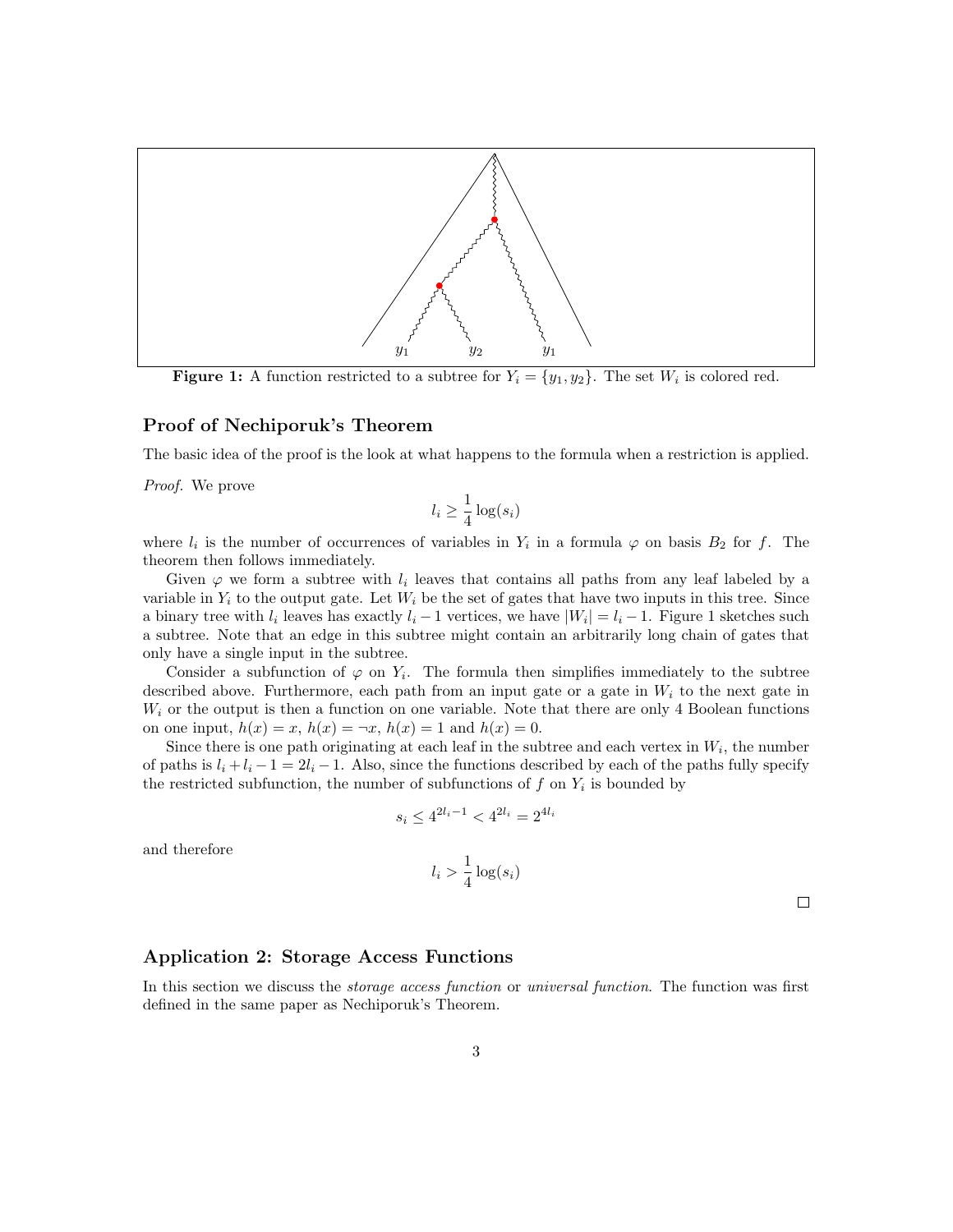**Definition 3.** The storage access function is a Boolean function  $SA_n: \{0,1\}^n \rightarrow \{0,1\}$  with  $SA_n(x_1,\ldots,x_n) = SA_n(y_0,\ldots,y_{m-1},z_1,\ldots,z_l)$  where  $l = \lceil \log m \rceil$  and  $n = m+l$ . Let  $0 \le i \le m-1$ be the integer encoded by the bits  $\vec{z}$ . Then

$$
SA_n(\vec{y}, \vec{z}) = y_i
$$

The function is universal in the sense that by restricting the variables  $y_0, \ldots, y_{m-1}$  we can get an arbitrary function on  $\lceil \log m \rceil$  inputs.

**Definition 4.** The indirect storage access function is a Boolean function  $ISA_n: \{0,1\}^n \rightarrow \{0,1\}$ with  $ISA_n(x_1,...,x_n) = ISA_n(y_0,...,y_{m-1},z_1,...,z_m,u_1,...,u_k)$  where  $k = \log\left(\frac{m}{\lceil \log m \rceil}\right)$ . We view  $\vec{z}$  as  $\frac{m}{\lceil \log m \rceil}$  blocks of  $\lceil \log m \rceil$  bits each. Let  $0 \leq i \leq \frac{m}{\lceil \log m \rceil} - 1$  be the integer encoded by the bits  $\vec{u}$  and let  $j_i$  be the integer encoded by the i-th block of  $\log m$  bits in  $\vec{z}$ . Then

$$
ISA_n(\vec{y}, \vec{z}, \vec{u}) = y_{ji}
$$

Proposition 3.

$$
L_{B_2}(ISA_n) = \Omega\left(\frac{n^2}{\log n}\right)
$$

*Proof.* Let  $Y_i$  be the *i*-th block of  $\vec{z}$ . For a fixed  $0 \leq i \leq \frac{m}{\lceil \log m \rceil} - 1$  consider a restriction such that  $\vec{u}$  encodes i and all but the i-th block of z is restricted to some arbitrary values. Then the vector  $\vec{y}$  is the function table of the subfunction on  $Y_i$ . Hence the number of subfunctions is given by  $s_i = 2^m$ . Therefore

$$
L_{B_2}(ISA_n) + 1 \ge \frac{1}{4} \sum_{i=1}^{m/\lceil \log m \rceil} \log(s_i) = \frac{m^2}{\lceil \log m \rceil} = \Omega\left(\frac{n^2}{\log n}\right)
$$

where we use  $n = 2m + \log\left(\frac{m}{\lceil \log m \rceil}\right)$  for the last step.

For upper bounds, we consider  $SA_n$  first. A possible naïve approach is to construct a DNF as follows.

$$
\bigvee_{i=0}^{m} (\text{``}\vec{z} \text{ encodes integer i''} \land y_i)
$$

The check if  $\vec{z} = z_1, \ldots, z_{\lceil \log m \rceil}$  encodes an integer i is a conjunction of  $\lceil \log m \rceil$  variables or negated variables. Hence the size of the DNF is  $O(m \log m) = O(n \log n)$ .

To get an upper bound of  $O(n)$  we construct a formula based on a decision tree. Note that a matching lower bound of  $\Omega(n)$  is trivial.

**Definition 5.** A decision tree is a binary tree with internal vertices labeled by input variables and the leaves labeled by either  $0$  or  $1$ . The branching program of a decision tree starts at the root node. If the current vertex is labeled  $x_i$ , then the variable  $x_i$  is queried. If the result is 0, the computation continues at the left child, otherwise it continues at the right child. The value of the leaf reached is the output of the computation.

Proposition 4.

$$
L_{\{\wedge,\vee,\neg\}}(SA_n) = O(n)
$$

 $\Box$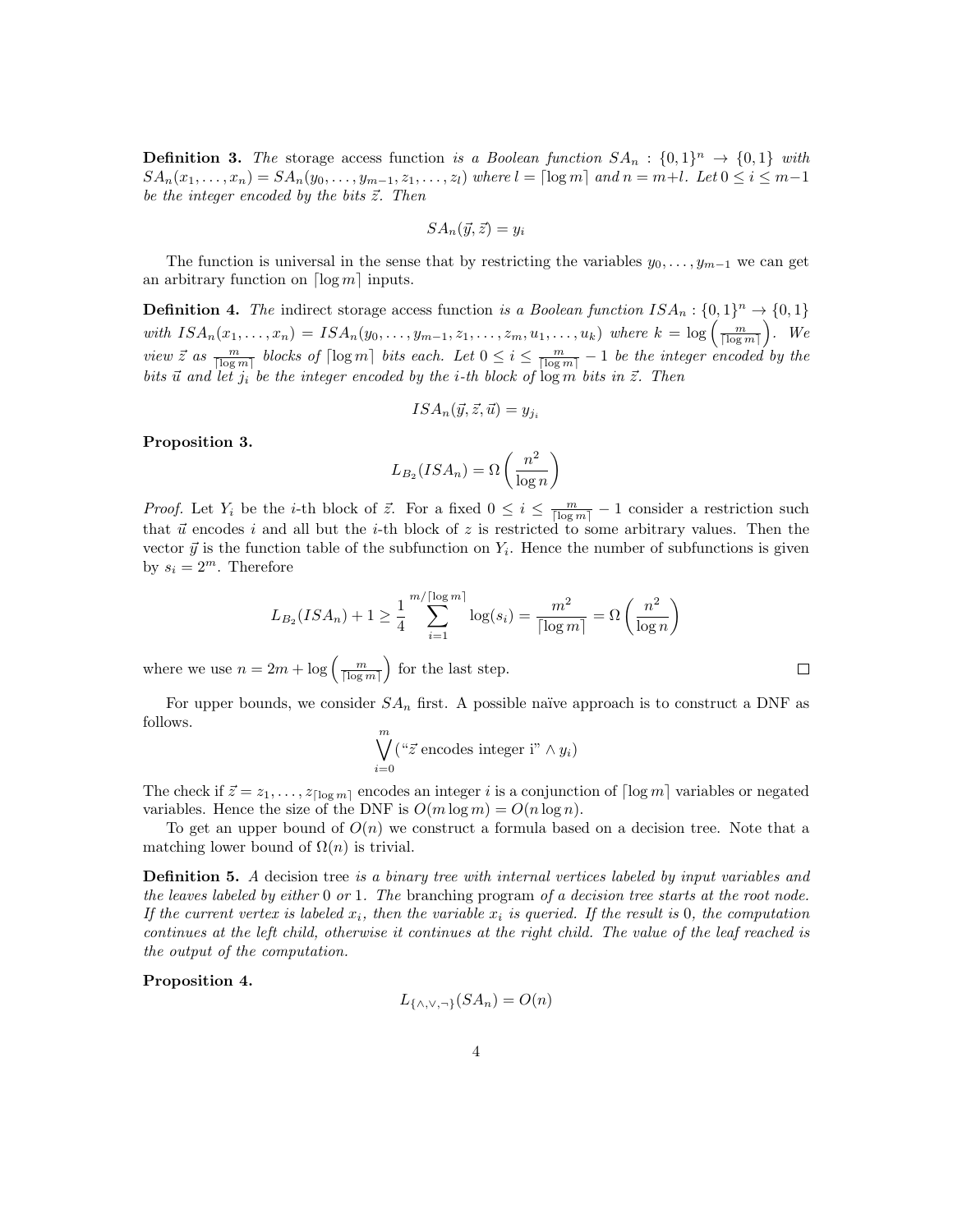*Proof.* Consider a decision tree T for  $SA_n$ , where T is a complete binary tree of depth  $\lceil \log m \rceil$ with every node on level i being labeled by the variable  $z_i$ . Here, the root is level 1. The vertices on the last level are labeled by  $y_i$ , where i is the integer encoded by the queried values of  $\vec{z}$ . The decision tree is a direct implementation of the intuition of first reading  $\vec{z}$  and then looking up of the appropriate value  $y_i$ . Figure 2 shows the decision tree described above.

Converting this decision tree into a formula we get

$$
T = (\neg z_1 \land T_0) \lor (z_1 \land T_1)
$$

where

$$
T_0 = (\neg z_2 \wedge T_{00}) \vee (z_2 \wedge T_{01})
$$

and

$$
T_1 = (\neg z_2 \land T_{10}) \lor (z_2 \land T_{11})
$$

Continuing this construction for  $\lceil \log m \rceil$  levels we eventually set  $T_{\vec{z}} = y_i$ , where  $\vec{z}$  encodes the integer i. Figure 3 shows the constructed formula.

The formula contains  $2^j$  leaves labeled  $z_j$  for every j and one leaf labeled  $y_i$  for every i. Hence the size of this formula is given by

$$
L_{\{\wedge,\vee,\neg\}}(SA_n) \le m + \sum_{j=1}^{\lceil \log m \rceil} 2^j = O(m) = O(n)
$$

Note that more generally, any decision tree of depth d can be converted into a formula of leaf size  $O(2^d)$ .

Using a similar technique, we also get a tight upper bound for the indirect storage access function.

#### Proposition 5.

$$
L_{\{\wedge,\vee,\neg\}}(ISA_n) = O\left(\frac{n^2}{\log n}\right)
$$

*Proof.* We construct a decision tree of depth  $\log\left(\frac{m}{\lceil \log m \rceil}\right) + \lceil \log m \rceil$ . We first query the variables in  $\vec{u}$  and then use the fact that  $ISA_n(\vec{y}, \vec{z}, \vec{u}) = SA_n(\vec{y}, \vec{z}_j)$  where  $\vec{z}_j$  is the j-th block of  $\vec{z}$  and j is the integer encoded by  $\vec{u}$ .

The decision tree consists of  $\log\left(\frac{m}{\lceil \log m \rceil}\right)$  levels that query the variables in  $\vec{u}$  and at every root we attach a decision tree with  $\lceil \log m \rceil$  levels equivalent to the decision tree of  $SA_n(\vec{y}, \vec{z}_i)$ . Figure 4 shows the decision tree.

The depth of the decision tree is  $\log\left(\frac{m}{\lceil \log m \rceil}\right) + \lceil \log m \rceil$  and can therefore be converted into a formula of size

$$
L_{\{\wedge,\vee,\neg\}}(ISA_n) = O\left(2^{\log\left(\frac{m}{\log m}\right) + \log m}\right) = O\left(\frac{m^2}{\log m}\right) = O\left(\frac{n^2}{\log n}\right)
$$

 $\Box$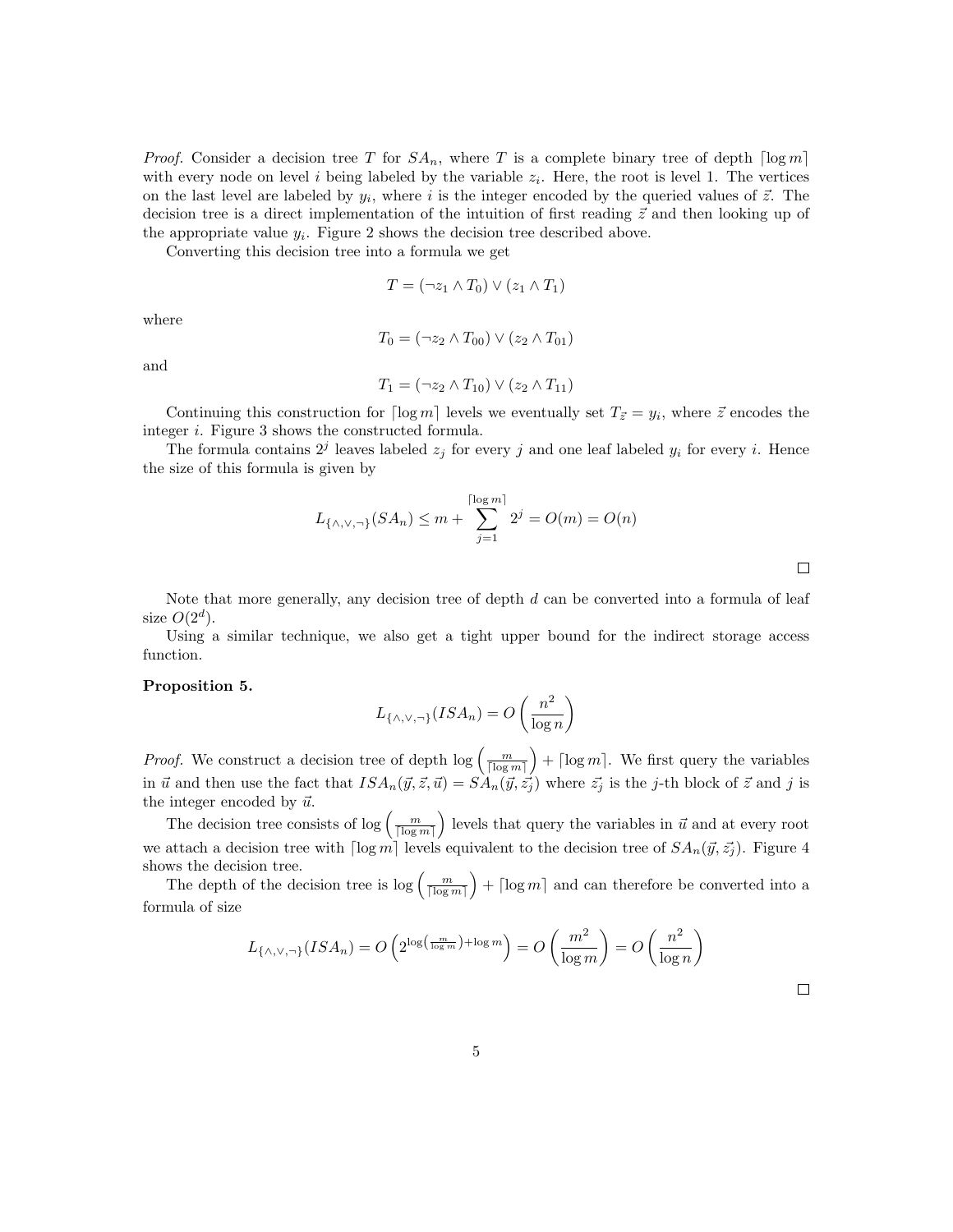

Figure 3: A {∧,∨, ¬}-formula equivalent to the decision tree in Figure 2